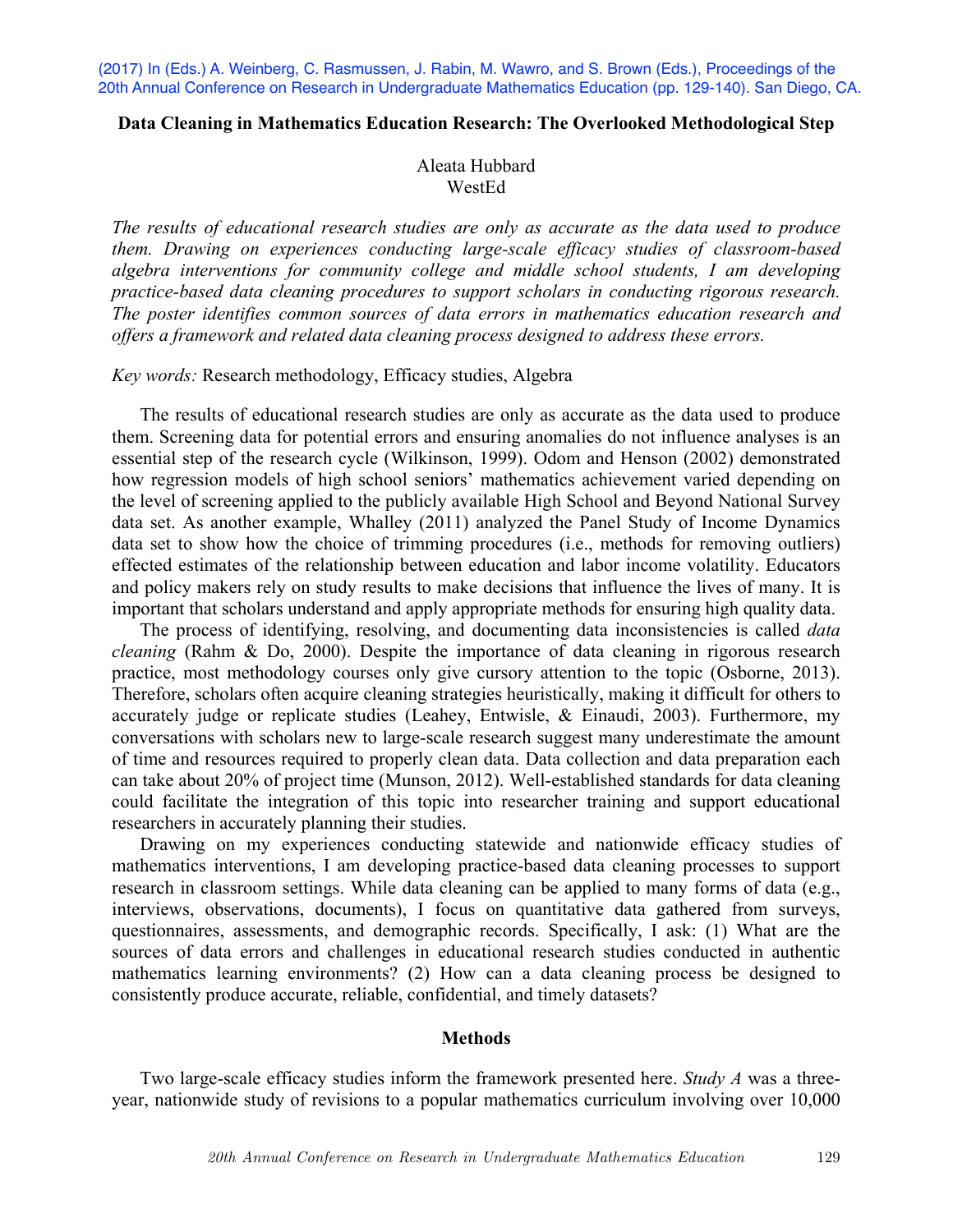middle school students and 180 mathematics teachers. Students completed between five and eight end-of-unit assessments on paper, two attitude surveys, and two mathematics assessments either on computers or on paper. Teachers completed weekly logs and two teaching knowledge assessments, all electronically. School districts provided demographic data and state test scores for participating students. *Study B* is a two-year statewide study of the use of a computerized interactive learning platform in community college elementary algebra courses. The first year of the college-level study involved approximately 400 students and 89 instructors across the state; the second year of the study is underway. In this study, all data is collected electronically. Students complete two mathematics assessments, a background questionnaire, an academic motivation questionnaire, and an end-of-semester survey. Log data of student interactions in a web-based activity and testing system are also collected. Instructors complete assessments of knowledge of technology in teaching and content knowledge for teaching, background questionnaires, and weekly logs.

An initial data cleaning process was created for Study A based on prior experiences with small-scale research and evaluation projects. Across the three years of Study A, the data team documented their data related challenges and associated resolutions, revising the Study A data cleaning process as they went along. The revised process was also compared against rigorous research standards in the What Works Clearinghouse Procedures and Standards Handbook (2016), ethnical research guidelines around privacy and confidentiality (OHRP, 1993), general data modeling rules from the field of computer science, and data management practices used in educational survey research (e.g., Schleicher & Saito, 2005) and in statistics (e.g., de Jonge & van der Loo, 2013). The modified data cleaning process is being implemented in Study B.

#### **Researcher's Role and Background**

Describing one's background and one's role in research allows readers to understand the perspective researchers bring to their work (Creswell, 2012). Drawing on my undergraduate training in computer science, I applied my knowledge of data modeling and databases to the framework described in this paper. My research training in learning sciences provided me with the domain knowledge needed to understand the contexts of Study A and Study B, to understand how data could be organized for useful analysis, and to identify anomalies that might signal problems at other stages of the research cycle.

I was involved in multiple aspects of Study A including participant management, data collection, data cleaning, data analysis, instrument creation, classroom observations, meetings with the research team, and professional development workshops for participating teachers. This level of involvement gave me a chance to confront data issues directly at many points across the study. For example, answering participant phone calls about the study provided insights into the ways teachers implemented study data collection tasks, which sometimes conflicted with researcher expectations (e.g., administering student assessments across multiple days). Working with researchers to conduct item-response theory (IRT) analyses and teams to score constructed response items highlighted the importance of distinguishing the reasons for which data were sometimes missing. My involvement in Study B was constrained to data management, working with a team to clean data files, and interacting with the project staff to stay abreast of study developments. This narrower role allowed me to focus more on the refinement of the data cleaning process.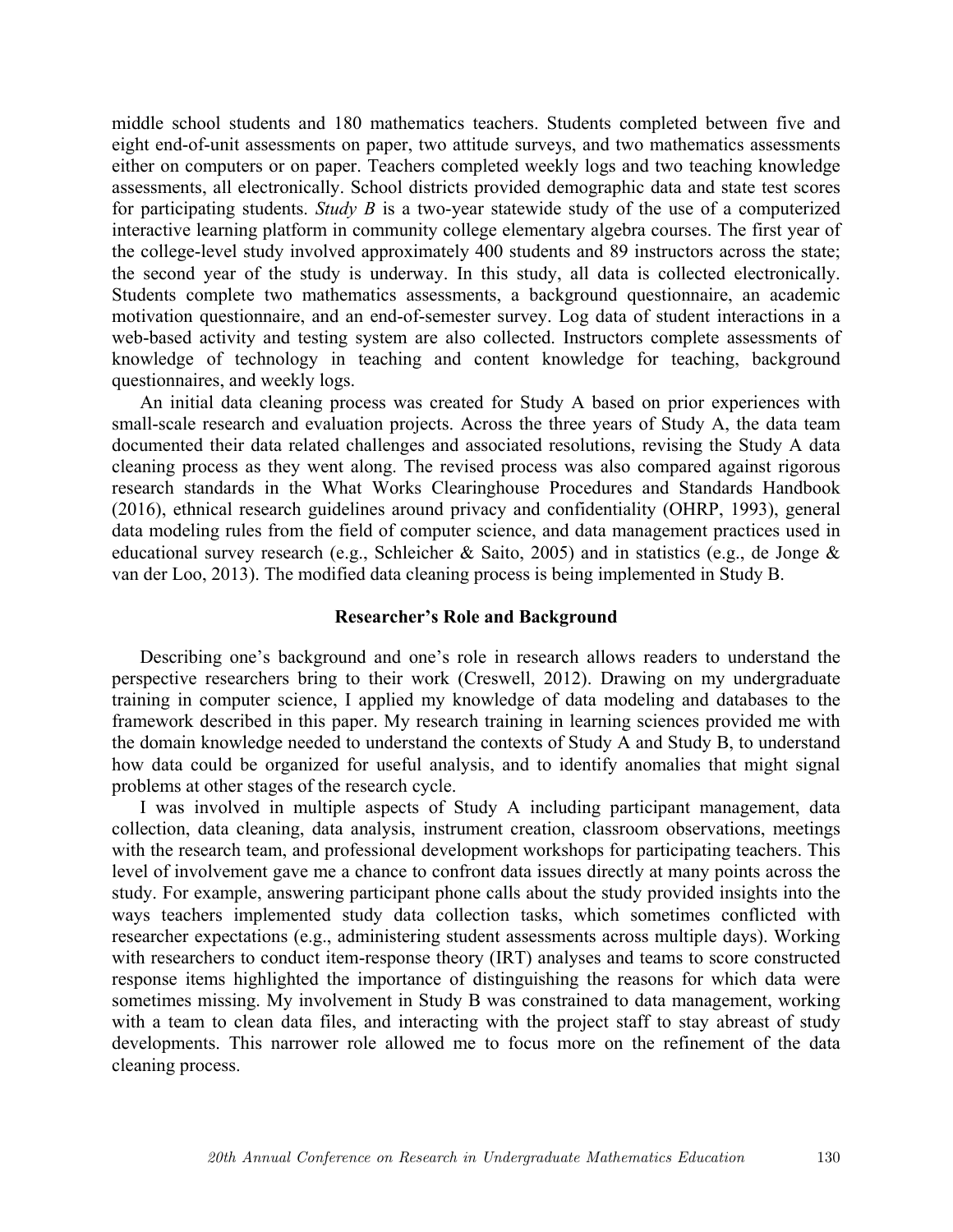#### **Results**

#### **Data Errors and Challenges**

Despite standardized procedures for administering and gathering data, data collection in large scale educational studies often result in a host of data cleaning errors that are, to some extent, unavoidable. Errors can include duplicated records, illegal values, missing values, or misspellings (Rahm & Do, 2000). In the studies described here, errors in the gathered data created the need to make decisions about issues such as handling duplicate records, the validity of an assessment completed on an incorrect form, and how to link records in a hierarchical research design when participant identifiers changed. Challenges in study implementation hindered the timely collection and cleaning of study data. Common sources of error and challenges in data cleaning for both studies are described below.

*Variations in assessment administration.* Schools and colleges differed in their schedules and access to computers. For example, many middle school class periods lasted 45 minutes while other schools operated on block schedules where class periods lasted 90 minutes. Some teachers with shorter class periods would administer paper-based assessments across two days, having students complete selected response items on the first day and constructed response items on the second day. The educational institutions within which Study A and Study B were conducted varied widely in their computer availability. Teachers with computers inside their classrooms easily administered online assessments for the study. However, teachers who had to reserve a computer lab often lost time in transitioning to the lab room or they held multiple administration sessions due to an insufficient number of computers for their students. A handful of teachers had no computer access and administered study assessments on paper. Lastly, some teachers requested Spanish versions of study assessments, which were only available on paper.

Understandably, teachers were responding to the realities of their school environments. However, some administration choices led to students completing part of an assessment on the wrong form or completing the assessment more than once. Differences in administration also complicated data cleaning processes. An assessment completed on paper, where students could write what they wanted, required different cleaning checks than the same assessment completed online, where computer-based forms restricted the possible answers permitted. Also, it became more difficult to account for test completion, both at the student level and the class level, when some items were received on paper and others online.

*Participant mobility and late joiners.* Some participants joined the studies after baseline data were collected and others changed institutions during the studies. This mobility was explained by various factors. First, families moved and in doing so placed their children into new school zones. Student mobility is common at the K-12 level in the U.S., particularly amongst students from urban areas, lower income families, or migrant, military, or immigrant families (Welsh, 2016). Student mobility occurred in Study A, particularly in schools near the U.S. border with Mexico that served large numbers of migrant families. Second, many community college instructors work across multiple institutions. In California, the location of Study B, 36% of associate faculty (e.g., part-time or adjunct instructors) teach at more than one institution in order to make a livable wage (Smith, 2013). While instructor mobility was not a significant issue to data collection for Study B, one participant unexpectedly taught the study-target course at different colleges each semester of the study. Third, research teams in both studies were confronted with low enrollment numbers and participant dropouts. Recruitment and retention of study participants in large-scale educational studies is challenging because it requires a long-term commitment from teachers who already have busy schedules (Gallagher, Roschelle, & Feng,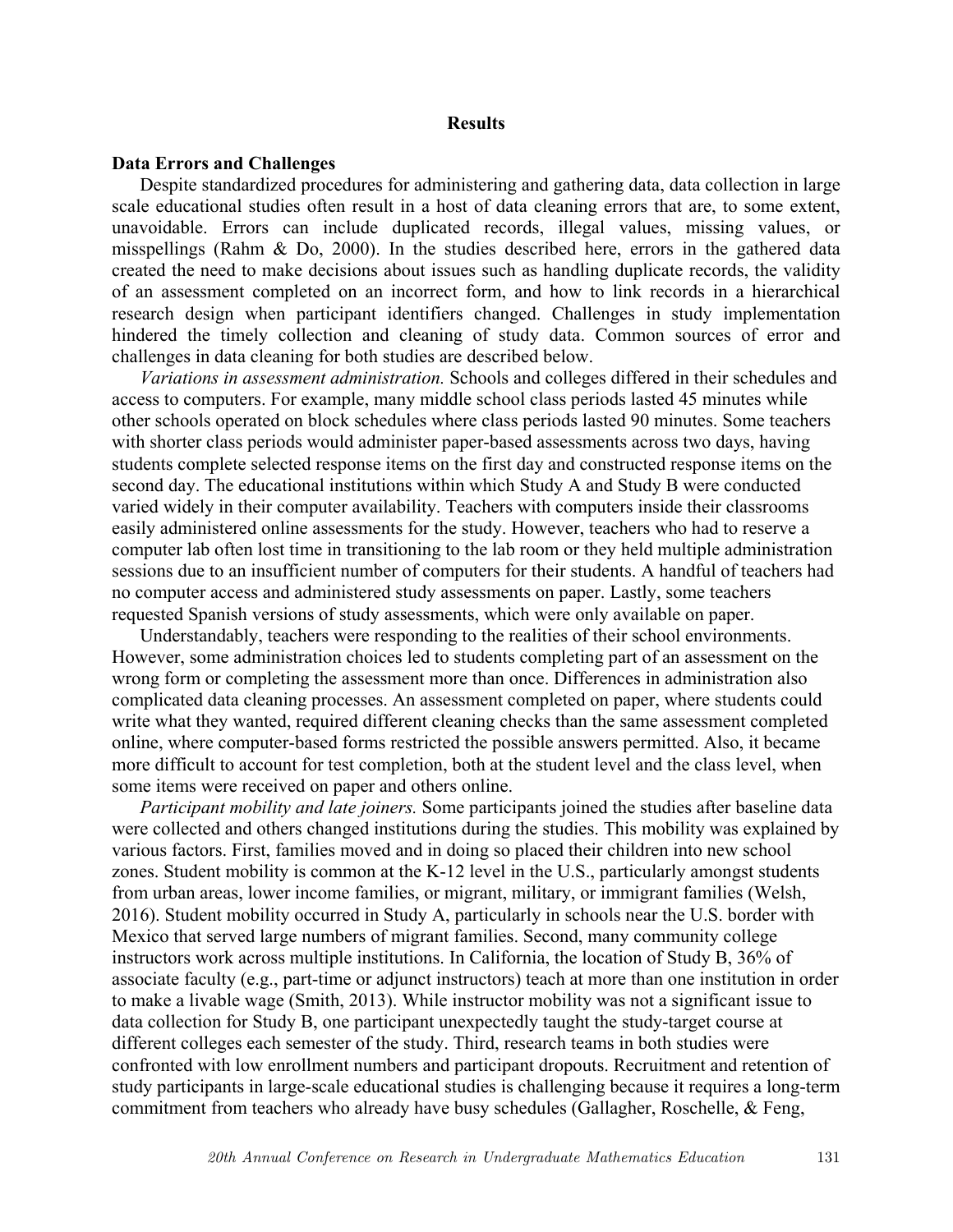2014). This issue required (a) additional rounds of recruitment to obtain participant counts that allowed for sufficiently powered statistical analyses and (b) an extension of administration windows to allow for greater data collection. Lastly, a teacher strike that occurred during Study A delayed data collection for one district containing several consented participants.

Participant mobility resulted in some student participants in Study A moving between treatment and control groups and completing pre- and post-intervention assessments under different experimental conditions. In other instances, records at a given level of the study design appeared to be missing a link to records at the other levels of the study design. For example, when a teacher in Study B changed institutions, she was assigned a new participant identifier. During the cleaning process, data from students in her first semester course appeared unconnected to any teacher. Issues resulting from participant mobility introduced the need to (a) create new versions of data files that included late joiners and (b) make decisions about how to resolve participants linked to multiple classes, teachers, or schools.

*Multiple participant names.* Some participants became associated with multiple names and email addresses and some had names that changed. In Study A, we often saw the name a student wrote on assessments differed from the name on the teacher's roster, which differed from the name provided by districts when collecting demographic information. In Study B, students used both school-provided and personal email addresses when completing study tasks. At the teacher level, names occasionally changed when participants changed marital status during the study.

As a consequence, participants sometimes appeared to have missing records because their data could not be matched to the legal name or school email address provided to the research team. Connecting individuals to the correct names and e-mails, a process called identity resolution in the field of computing, was time consuming and usually required direct communication with participants. Identity resolution was further complicated by the fact that some study participants had the same or similar names, sometimes within the same classroom.

*External Vendor Systems.* Assessment vendors (e.g., a company that hosts a website through which participants complete a test) and school districts were *external vendors* who provided participant data and hosted instruments in both studies. Over 65 school districts across 22 states provided demographic information and state standardized test scores for middle school student participants in Study A. Assessment providers host copyrighted instruments on their own websites and had specific rules regarding how paper versions of their assessments could be administered. Study A and Study B both used assessments offered through the University of California at San Diego's Mathematics Diagnostic Testing Project (MDTP).

External vendors typically used varied and conflicting conventions for data values. For example, in Study A, the ethnicity definitions across elementary school districts were wideranging. The category of Black or African American had values such as: 1, 4, Black/African American, Bl, and African Am. We decided to use standard categories provided by the National Center for Education Statistics<sup>1</sup> and transformed data values into these conventions. Confidentiality was also an issue because external vendors needed to identify participants but could not be provided with the identifiers used by our research team. If external vendors saw our research identifiers, they could easily identify specific participants in our publicly released datasets. This necessitated an additional set of interim identifiers to allow our data cleaning team to map data received from external vendors with our own participant records.

<sup>&</sup>lt;sup>1</sup> Common Education Data Standards (CEDS) also provides a data dictionary for information related to preschool through post-secondary educational environments that can be used to establish conventions for an educational research study.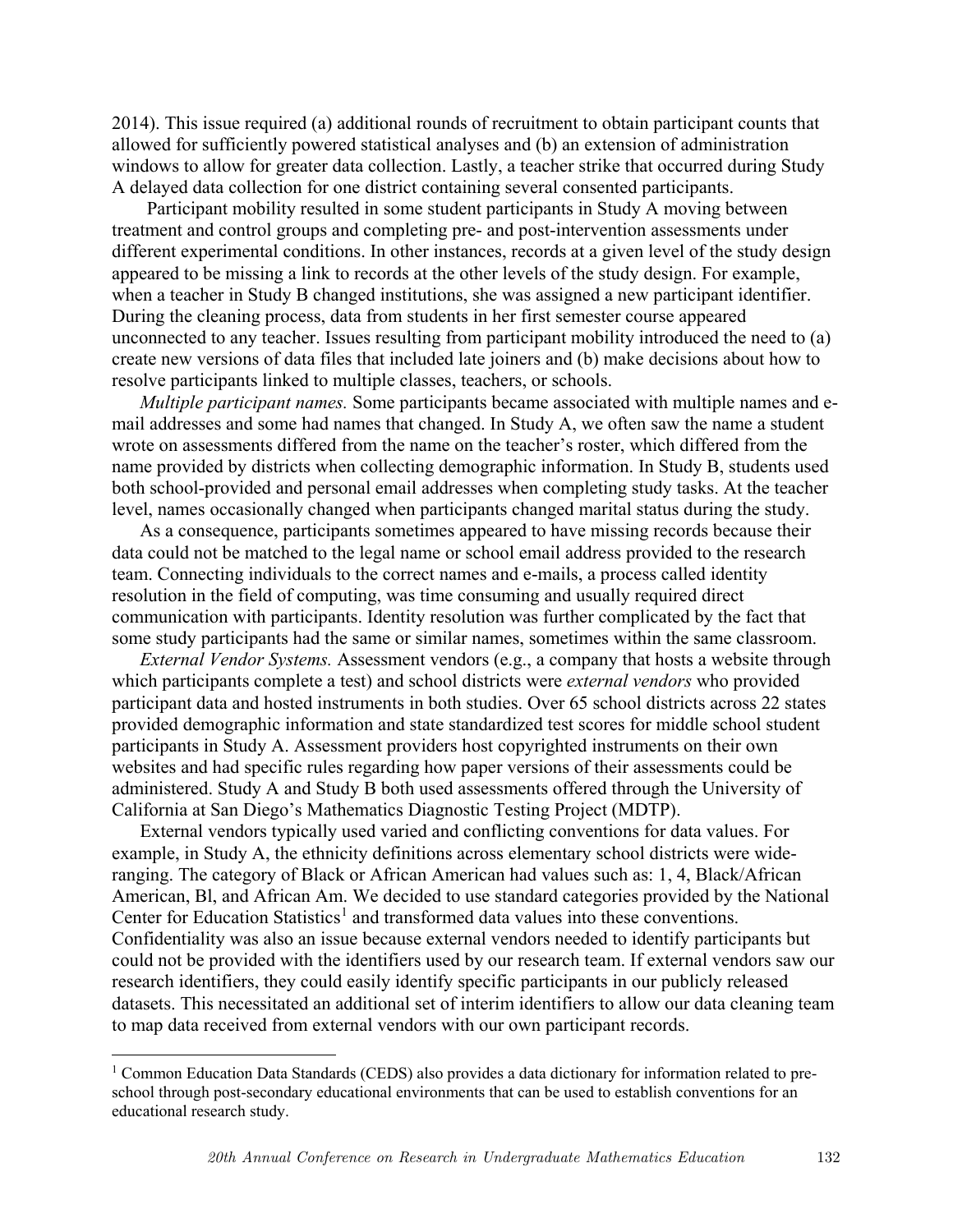### **Data Cleaning Process**

My experiences with Study A highlighted the need to attend to data cleaning at all phases of the research cycle. I developed a list of tasks to accomplish during data planning, data collection, and data cleaning to minimize the issues likely to occur in educational data sets (see Table 1). My goal was not to eliminate issues from occurring, but rather, to create a reproducible process to improve the identification and handling of data errors in the cleaning process. Below I describe these tasks and their rationales.

Table 1

*Data Cleaning Tasks*

| Task                                                                                        |
|---------------------------------------------------------------------------------------------|
| Data Planning Phase                                                                         |
| Create visually distinct instrument forms                                                   |
| Clarify data requirements and timeline with external vendors                                |
| Set administration windows and a last enrollment date                                       |
| Determine decision rules for handling duplicate records                                     |
| Develop codebooks for each instrument to describe variables and their possible values       |
| Data Collection Phase                                                                       |
| De-identify study data as early as possible in the data collection process                  |
| Collect details on how assessments were administered and any anomalies that occurred        |
| Create three sets of identifiers for participants: one used by data collectors, one used by |
| researchers, and one used by external vendors                                               |
| Make sure identifiers do not depend on malleable participant characteristics                |
| Verify administration dates on completed study instruments are valid                        |
| Data Cleaning Phase                                                                         |
| Use tools that allow you to log and retrace your data cleaning steps                        |
| Establish a review process so data cleaning work can be checked by another person           |
| Make a copy of your raw data file and only work with the copy                               |
| Check data files for missing and extra data columns                                         |
| Apply codes to indicate types of missing data (e.g., not completed, not administered,       |
| optional)                                                                                   |
| Transform categorical values into pre-determined standard values                            |
| Check identifier columns for duplicate values                                               |
| Flag records with errors                                                                    |
| Indicate administration format in final data sets (e.g., completed on paper or online)      |
|                                                                                             |

*Data Planning Phase.* In preparing to launch a study, research teams can facilitate future data cleaning by carefully planning the design of instrument forms, data collection timelines, decision rules for rejecting data, and instrument codebooks. Although these tasks are presented sequentially, in practice they can occur in any order and even concurrently. First, instrument forms should be visually distinct to help participants, administrators, and data collectors notice when an instrument was completed on the wrong form. This can be accomplished, for example, by using different colors, specifying instrument names and dates, and customizing templates to display the number of items and answer choices corresponding to the instrument form (see Figure 1). Second, research teams need to establish timelines for data collection and participant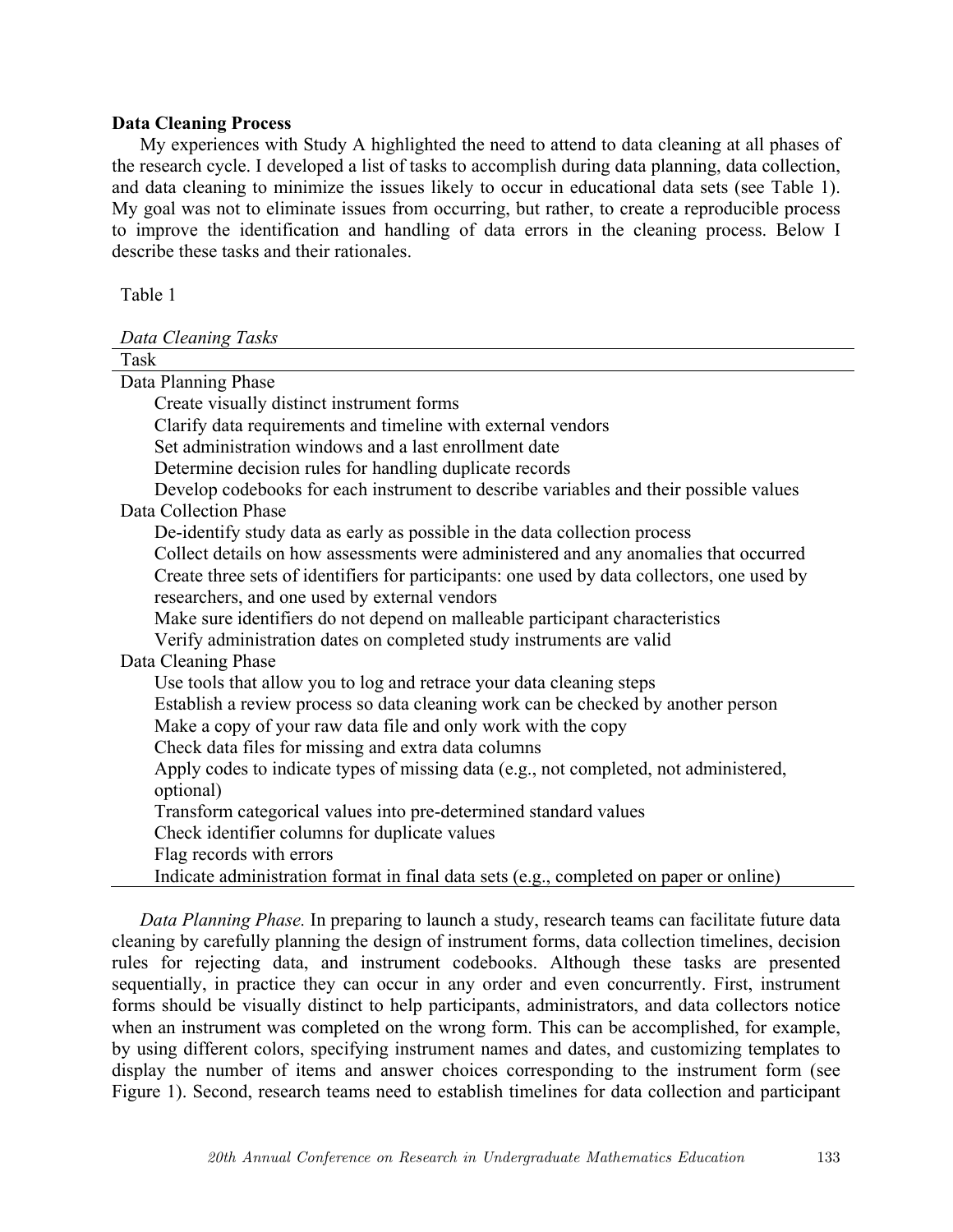enrollment. This will require working with external vendors to understand the time and information they need to set up instruments or gather data. During this phase, research teams should familiarize themselves with the school calendars of study participants. For example, it would be extremely difficult for a middle school teacher to administer a study assessment during the week of state testing. Lastly, research teams need to consider the structure of their data and rules for rejecting data when issues occur. This can be accomplished by creating codebooks for each study instrument. Decisions for rejecting data may need to be made on a case-by-case base, but during the data planning phase research teams can consider the following question:

- When is it too late to accept data?
- How much of an instrument needs to be completed to be included in the dataset?
- How do we handle duplicate responses?



*Figure 1.* Sample Instrument Forms.

*Data Collection Phase.* Once a study has started, research teams can implement processes that make it easier to track data and to share real-time information with external vendors. First, de-identify study data as early as possible. The rationale behind this task is that people closer to participants will find it easier to identify who completed an instrument. When using paper instruments, we send teachers a list of barcode stickers that they distribute to specific students who then place the barcodes on their own assessments. These barcodes contain the student's study identifier and the instrument name which can be quickly entered into a tracking system using a barcode scanner. Second, research teams should collect information on instrument administration and any anomalies that occurred during administration. This can take the form of a feedback sheet administrators complete and send back with study data. When using online systems, this might require communicating with external vendors about any issues that appeared during administration (e.g., servers going down). Third, create unique identifiers for each study participant. Identifiers should not depend on characteristics that might change during a study. For example, a student identifier should not include the identifier of the student's teacher, because the student may change teachers or schools during the study. Also, if working with external vendors or external analysts, then an additional set of identifiers should be created to share with these audiences. Figure 2 provides an example of a data file shared with external vendors and analysts. Lastly, data collectors should also check administration dates to make sure they are within acceptable ranges. This can help identify anomalous data (e.g., students entering birthdates).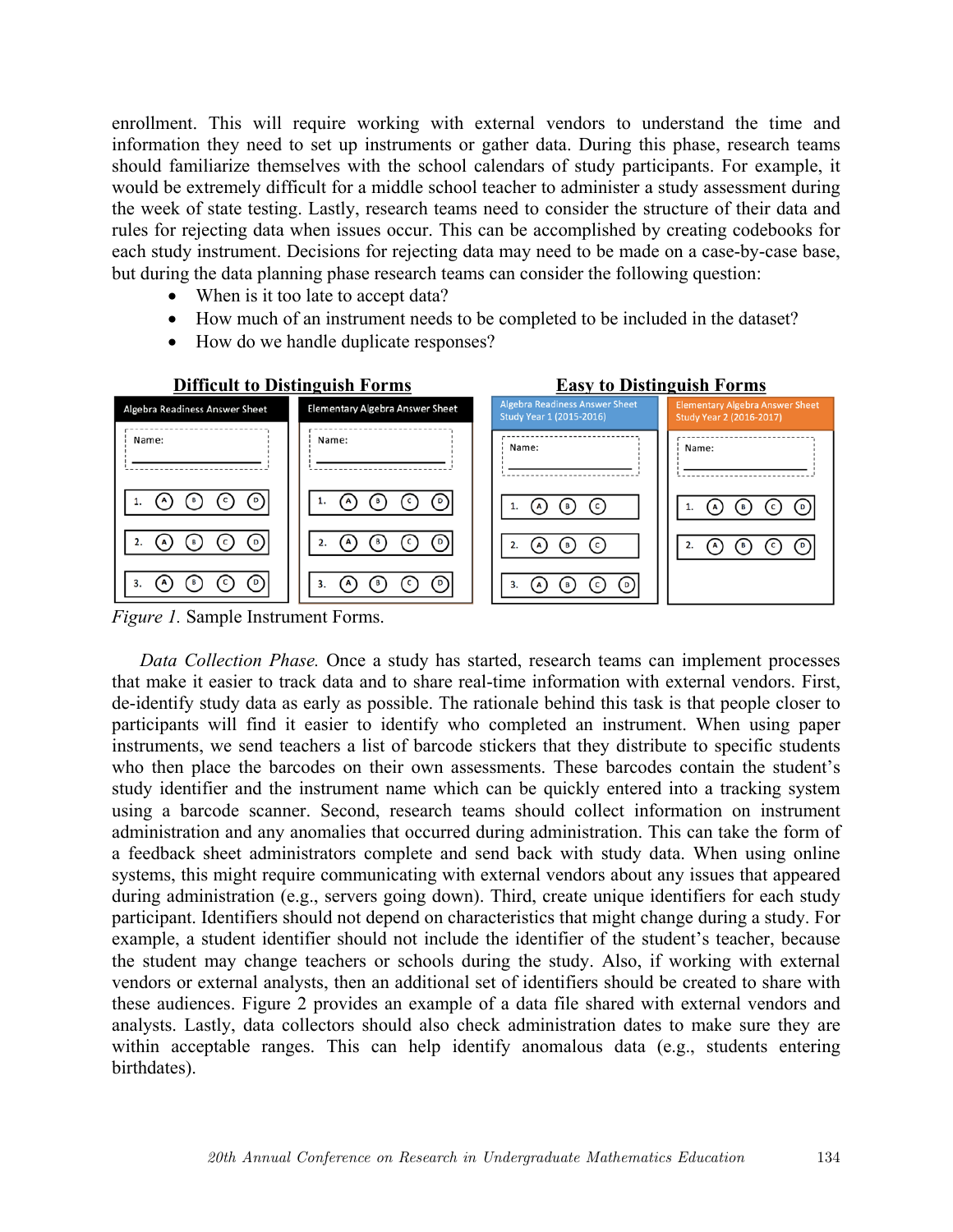|               |                | UHZIHAI DATA FIIT                                               |   |   |   |
|---------------|----------------|-----------------------------------------------------------------|---|---|---|
|               |                | Internal_ID   Vendor_ID   Analyst_ID   Item_1   Item_2   Item_3 |   |   |   |
| <b>STU023</b> | VSTU010        | <b>ASTU771</b>                                                  | А | А | в |
| <b>STU055</b> | VSTU222        | ASTU823                                                         | А | в | в |
| <b>STU023</b> | <b>VSTU987</b> | <b>ASTU802</b>                                                  | c |   | в |

# **Original Data File**

|                                      | <b>External Vendor Data File</b> |    |   |
|--------------------------------------|----------------------------------|----|---|
| Vendor_ID   Item_1   Item_2   Item_3 |                                  |    |   |
| VSTU010                              | $\mathbf{A}$                     | A  | в |
| <b>VSTU222</b>                       | <b>A</b>                         | в  | в |
| <b>VSTU987</b>                       | -C.                              | E. | B |

*Figure 2.* Sample Data Files.

*Data Cleaning Phase.* After data has been collected, it should undergo a series of validation checks to identify and repair anomalies. Prior to beginning this process, data cleaners should identify a tool that will log steps used to transform data files into their final format. This will make it easier to reproduce files and to retrace steps in case errors are identified later. Our teams have worked with R (https://www.r-project.org/) and OpenRefine (http://openrefine.org). Second, data cleaners should establish a review process so that their work can be verified by another person. When working with many data files, it is easy to make simple mistakes (e.g., assigning a string value like 'treatment' the wrong numeric value). We implement this review process in two ways. First, we have each data cleaning script reviewed by someone who did not author the script. Second, we ask our participant managers and researchers to compare our file counts against their records to identify missing or extra participant records. Next, data cleaners should create copies of their raw data files and only work with the copies. This allows you to return to the original version if needed. To distinguish these files, we add the suffix *raw* to our original files. Once data cleaners have setup these processes, they can begin working on the data cleaning checks listed in Table 1.

Figures 3 to 6 provide an example of data cleaning checks applied to a student questionnaire. First, the data file is compared against a codebook to identify any missing or extra data columns (Figure 3). Extra columns arise frequently in data files provided by external vendors or captured through online survey tools. Columns can go missing due to software failures or because they were simply overlooked. Second, missing data values are replaced with codes indicating the reason for their absence (Figure 4). I distinguish three types of missing data: data I expected to receive that was not provided, data I did not expect to receive, and data that were optional. Next, categorical values from an open-ended response item are transformed into a limited number of standard values (Figure 5). Demographic data often require mapping to standard values. Where possible, I use values common in educational work (e.g., NCES conventions) to support external researchers in comparing their own data against the data files I produce. Lastly, the unique identifier column is reviewed for duplicate values (Figure 6).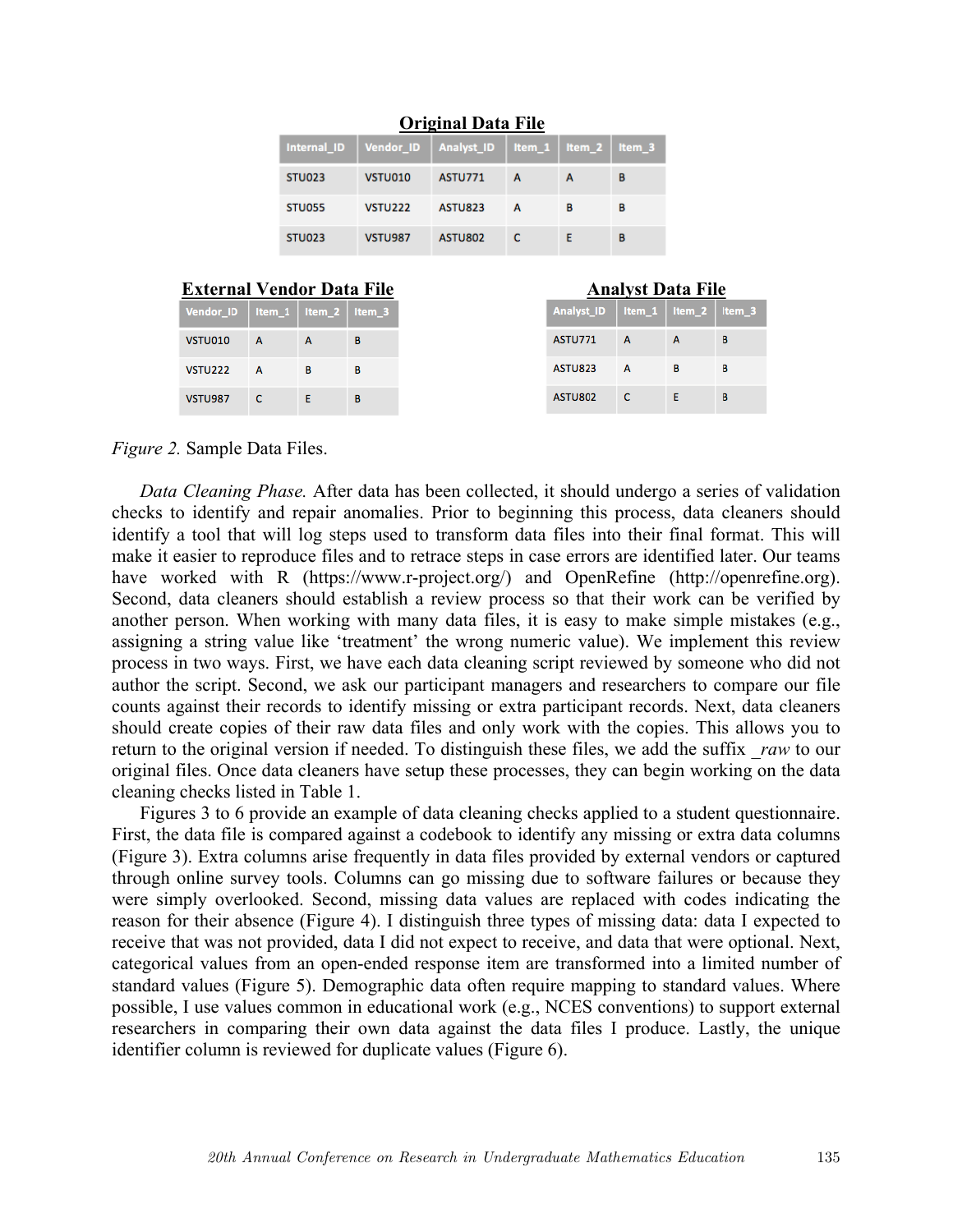# **Check for missing and extra columns**

By comparing the data file against the codebook, we see *Math Club* is missing and *School ID* was added. We need to work with data collectors to retrieve the missing Math Club information. The School ID column can be deleted.

| <b>School ID</b> | <b>Study ID</b> | Grade | Grade 9<br><b>GPA</b> | Grade 10<br><b>GPA</b> | <b>Elective</b> |
|------------------|-----------------|-------|-----------------------|------------------------|-----------------|
| 111-11-1111      | STU01           | 9     | 2.0                   |                        | Engineer        |
| 222-22-2222      | STU01           | 9     | 3.2                   |                        | Choir           |
| 333-33-3333      | STU02           |       | 3.5                   | 3.0                    | French          |
|                  |                 |       |                       |                        |                 |

| Codebook     |                         |
|--------------|-------------------------|
| Study ID     | Unique ID               |
| Grade        | $9 - 12$                |
| Grade 9 GPA  | $0.0 - 4.0$             |
| Grade 10 GPA | $0.0 - 4.0$             |
| Elective     | <b>STEM</b><br>Non-STEM |
| Math Club    | Yes, No                 |

*Figure 3.* Checking questionnaire data for missing and extra columns.

# **Apply codes to indicate types of missing data**

The students in the first two rows are missing a Grade 10 GPA. Since they are in 9<sup>th</sup> grade, we expect their Grade 10 GPA values to be missing. We indicate missing values that are expected with 888888. The student in the last row is missing a value in the grade column, but we expect all students to have a grade level. We indicate missing values that are unexpected with 999999. Missing codes should stand out from other values in the same column.

| <b>Study ID</b> | Grade  | Grade 9<br><b>GPA</b> | Grade 10<br><b>GPA</b> | <b>Elective</b> | <b>Math</b><br><b>Club</b> |
|-----------------|--------|-----------------------|------------------------|-----------------|----------------------------|
| STU01           | q      | 2.0                   | 888888                 | Engineer        | Yes                        |
| STU01           | 9      | 3.2                   | 888888                 | Choir           | Yes                        |
| STU02           | 999999 | 3.5                   | 3.0                    | French          | No                         |

*Figure 4.* Applying missing codes to questionnaire data.

# **Transform categorical values into standard values**

According to the codebook, the *Elective* column should only contain the values of STEM or Non-STEM. We map fields such as engineering to STEM and other fields to Non-STEM.

| <b>Study ID</b> | Grade  | Grade 9<br><b>GPA</b> | Grade 10<br><b>GPA</b> | <b>Elective</b> | <b>Math</b><br>Club |
|-----------------|--------|-----------------------|------------------------|-----------------|---------------------|
| STU01           | 9      | 2.0                   | 888888                 | <b>STEM</b>     | Yes                 |
| STU01           | 9      | 3.2                   | 888888                 | Non-STEM        | Yes                 |
| STU02           | 999999 | 3.5                   | 3.0                    | Non-STEM        | No                  |

*Figure 5.* Transforming categorical values in questionnaire data.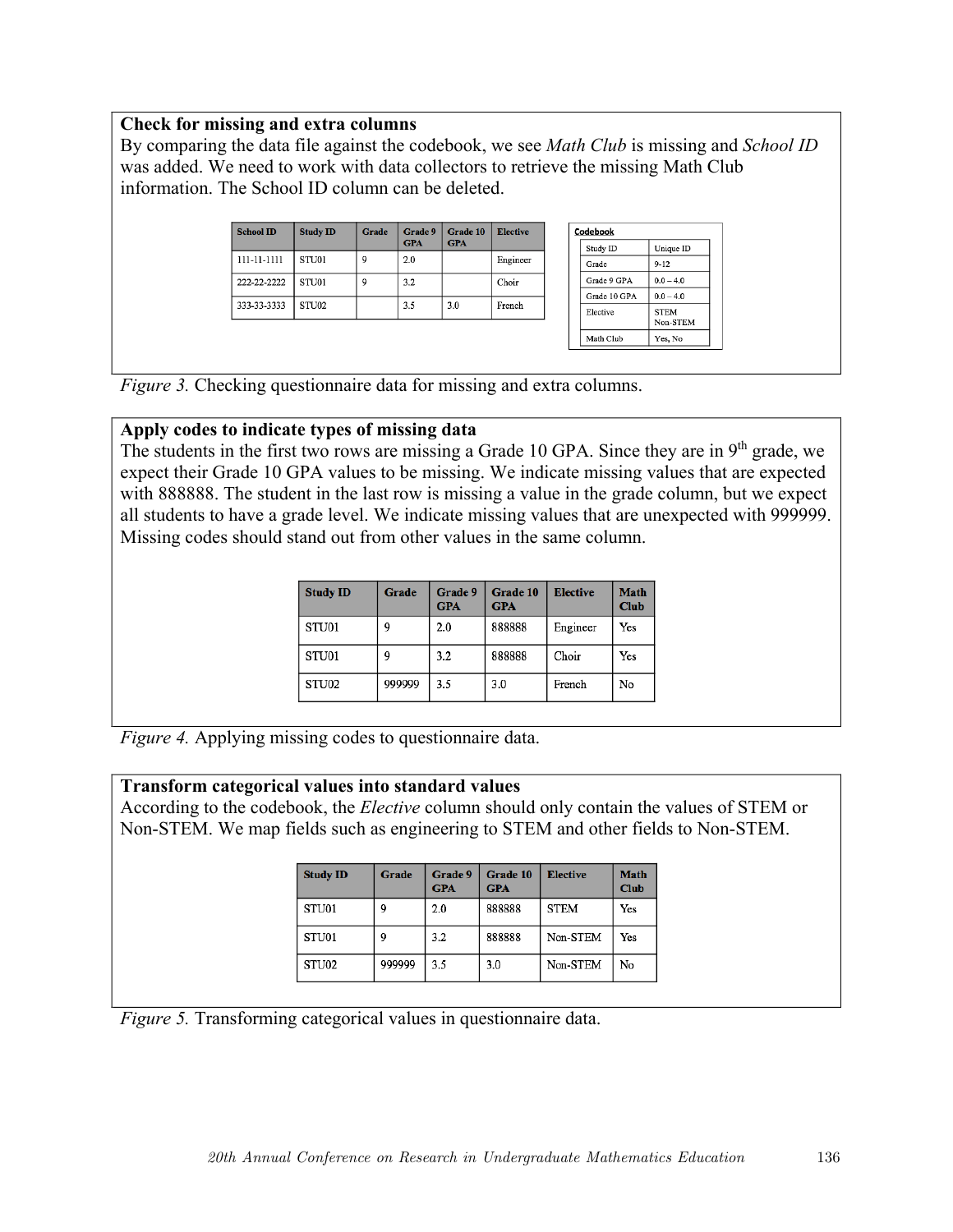## **Check identifier columns for duplicate values**

The first two rows contain the same value in the *Study ID* column, but our codebook indicates this column should be unique. Looking back to our original data file, we see these students had different values in *School ID*. We would need to work with data collectors to identify if these records represent two different students. In the meantime, we add a column to flag that there is an error with these records.

| <b>Study ID</b>   | Grade  | Grade 9<br><b>GPA</b> | Grade 10<br><b>GPA</b> | <b>Elective</b> | <b>Math</b><br><b>Club</b> | <b>Has</b><br><b>Error</b> |
|-------------------|--------|-----------------------|------------------------|-----------------|----------------------------|----------------------------|
| STU01             | 9      | 2.0                   | 888888                 | <b>STEM</b>     | Yes                        |                            |
| STU01             | 9      | 3.2                   | 888888                 | Non-STEM        | Yes                        |                            |
| STU <sub>02</sub> | 999999 | 3.5                   | 3.0                    | Non-STEM        | No                         | 0                          |

*Figure 6.* Checking questionnaire data for duplicate values.

# **Communication Processes**

Given the large scopes of Study A and Study B, data cleaning was completed by several individuals and required working with staff involved in other aspects of the projects. In Study B, for example, staff were divided into (a) a participant team responsible for recruitment and participant management, (b) a data management team responsible for data collection and cleaning, (c) a research team responsible for study design and analysis, and (d) a management team responsible for project planning and coordination. Working within and across teams to accomplish data cleaning work was not straightforward nor free from error.

As an example, several participating teachers were erroneously excluded from Study A data files because of differences between the participant team and the research team's understanding of *participant*. For the participant team, a 'participant' was someone who started study tasks and had communicated with the project staff at some point. However, for the research team, a 'participant' was any person who enrolled in the study and was randomized into a study condition, regardless of the number of study tasks completed. The error was uncovered when a research team member compared a data file record count against the randomization record count. As a bridge between participant teams and research teams, our data teams needed to navigate across different group norms and discourses to accomplish our work. Next, I briefly summarize the communication and collaboration processes I now use with other project staff to facilitate data cleaning tasks.

Prior to the data cleaning phase, I meet with both the research team and the participant team to discuss their study plans. For the research team, I review their list of data sources and prepare a low-tech sketch of each data file that includes a file name, data columns, and sample values (see Figure 7). Reviewing this sketch with the research team provides confirmation on the data files to be produced, helps to identify if additional files are needed (e.g., a master data file combining information from multiple files), and establishes a shared terminology. With the participant team, I gather information on recruitment deadlines, administration windows they have shared with participants, and school calendars, which inform data validity checks and the data cleaning timeline. During these conversations, I also attend to the ways in which the research team and the participant team discuss their work, being vigilant for possibly confounding terminology. After I meet with both teams, I produce an accounting spreadsheet listing each data file to be created and an estimated due date (see Figure 8).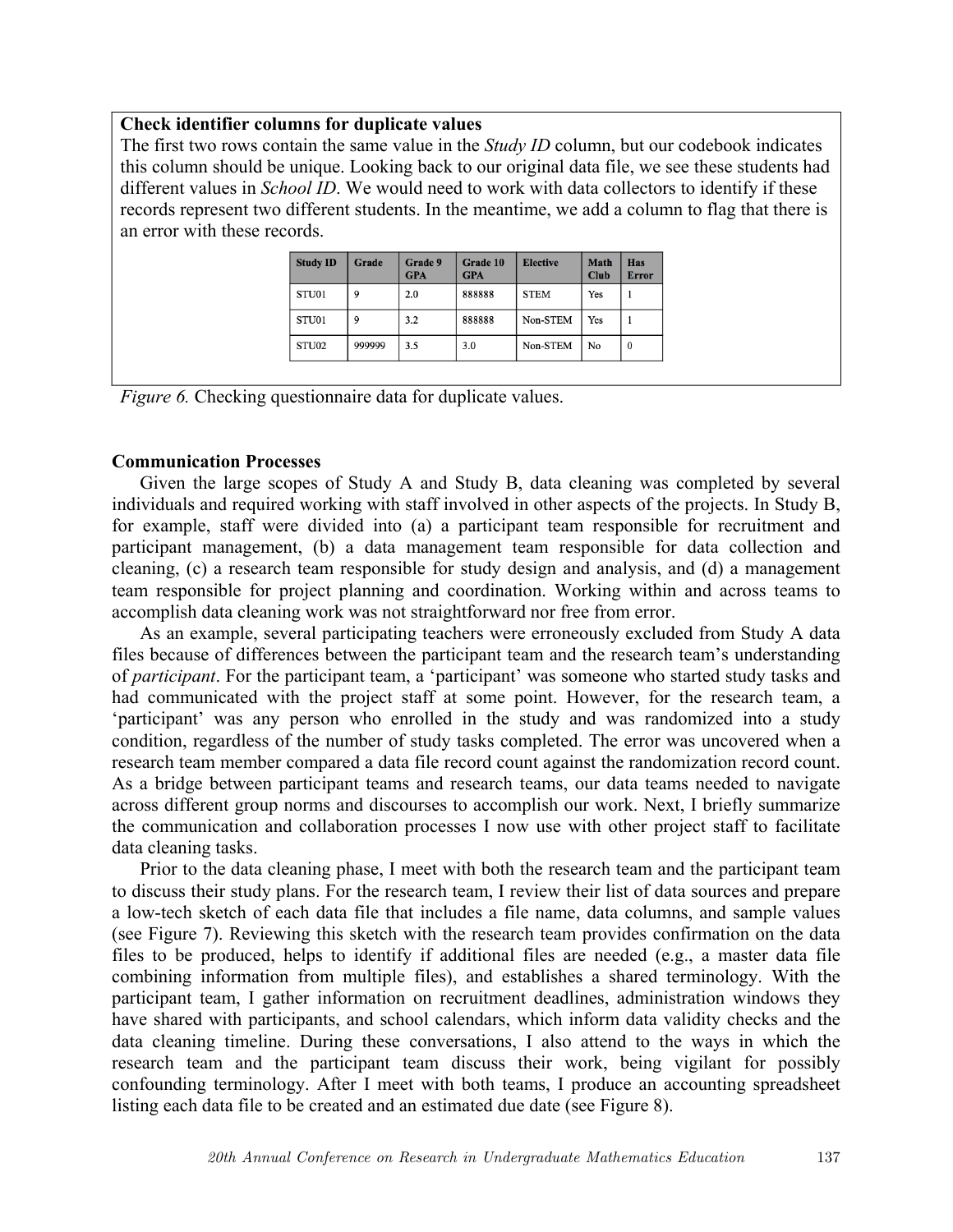Once data cleaning begins, I meet regularly with members of the research and participant teams to stay abreast of study progress that might impact data cleaning. For example, the participant team may decide to extend the administration window for a background questionnaire because a new class of students joined the study later than expected. Or, the research team may decide to include additional items on an attitude survey before the second administration of that instrument. These frequent meetings help to identify study plan changes that other project staff may not realize impact data cleaning procedures. When such changes occur, I record them in an appropriate documentation source such as the data accounting spreadsheet.

 $TE - TPACK - T\phi - 1$  $TEATD COLID Tx Chor Phase TPKØTS  
\n $56$   $\frac{7}{7}$  Chor Plase TPKØTS  
\n $1$  Fe Q 1 1$ </u>  $\frac{TPXLD}{56}$   $\frac{ColID}{7}$   $\frac{TL}{100}$   $\frac{TPX1}{100}$   $\frac{TPX1}{100}$   $\frac{TPX1}{100}$   $\frac{TPX1}{100}$   $\frac{TPX15}{12/1/15}$ TE-TPACK-T2-1 TEATO COLTO TX Cobet Phase TPKZTS

*Figure 7.* Low-tech sketch of a teacher (TE) assessment of teaching knowledge (TPACK). Teachers completed the assessment at the beginning (T0), middle (T1), and end (T2) of the school year.

| Instrument | <b>Pre/Post</b> | <b>Assigned to</b> | <b>Base File Name</b> | Date Due | <b>Status</b>  |
|------------|-----------------|--------------------|-----------------------|----------|----------------|
| TE TPACK   | Pre             | Tammi              | F.1.Tea.Tpk.0.V0      | 11/25/15 | Finished       |
| TE TPACK   | Mid             | Tammi              | F.1.Tea.Tpk.1.V0      | 01/15/16 | <b>Started</b> |
| TE TPACK   | Post            | Jean               | F.1.Tea.Tpk.2.V0      | 06/30/16 | Not started    |

*Figure 8.* Data accounting spreadsheet.

### **Discussion**

While the topic of data cleaning may seem tangential to research in undergraduate mathematics education, I hope I have highlighted the critical role data cleaning plays in our research practices. The messiness of environments within which educational research studies are conducted necessitate attention to how we collect and prepare study data. The work presented here demonstrates that processes can be put in place to facilitate the efficient production of quality data sets. The data cleaning process, list of common data error sources, and communication processes offered here provide a framework for other researchers to evaluate their current data management strategies and to provide more comprehensive methods training for researchers.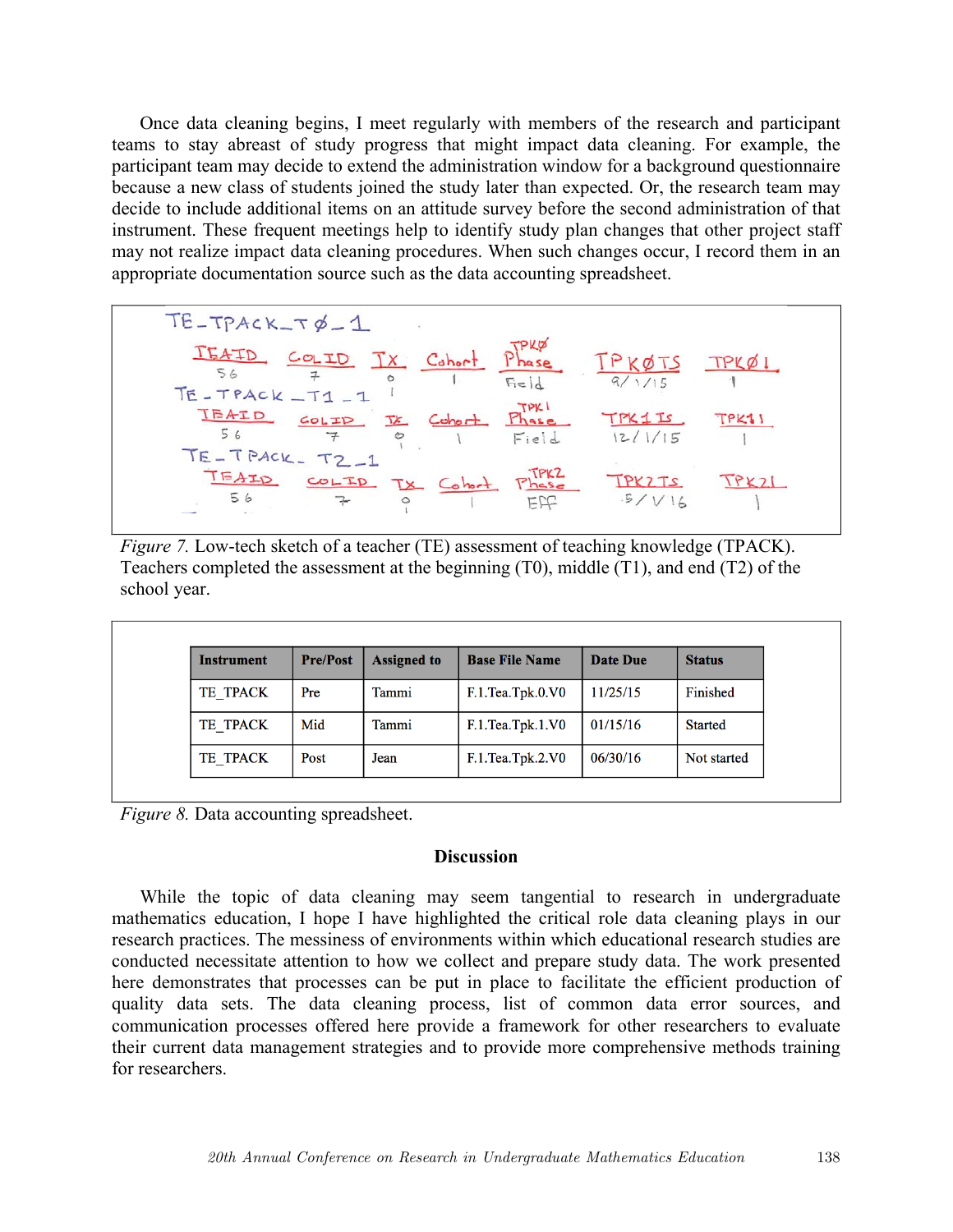For readers implementing the framework or embarking on their own data cleaning projects, I offer two recommendations. First, it is important to acknowledge that a comprehensive data cleaning process cannot be created a priori. Studies evolve, participants change, and unexpected events occur. It is impossible to predict all of these variations before a study begins. Implementing an initial data cleaning process that is flexible can help you plan for common errors while giving you the space to adopt procedures as needed in the future. Second, documentation of decisions, processes, and data files is essential. Recording such information helps with accountability and communicating across teams during the data cleaning phase. Documentation also helps researchers recall their procedures and reproduce their work months (even years) after studies have finished and data cleaning decisions are distant memories.

Lastly, some readers may wonder if the procedures presented here apply beyond large-scale, quantitative studies. I argue that all research data needs to undergo some level of cleaning before analysis. While the specific checks of the framework may not apply to all studies (e.g., duplicate records may not be an issue in a case study with one participant), its underlying ideas are relevant to other types of research. In the qualitative research I conduct, my data undergo condensation or "the process of selecting, focusing, simplifying, abstracting, and/or transforming the data that appear in the full corpus (body) of written-up field notes, interview transcripts, documents, and other empirical materials" (Miles & Huberman, 2013, p. 12). I still review my transformed qualitative data to ensure all records are accounted for and no erroneous values exist (e.g., a participant being mistakenly labeled as a teacher instead of a student). At the heart of data cleaning is the acknowledgement that data errors can occur in our studies and that rigorous research practices involve correcting them before analysis.

### **Acknowledgements**

I would like to thank Bryan Matlen and Shandy Hauk for encouraging the writing of this paper and their reviews of my earlier drafts. I would also like to thank Yvonne Kao, Katie D'Silva, Kimkinyona Cully, Eunice Chow, Danielle Oberbeck, and Mykael Thompson for their collaborations on the Study A and Study B data teams.

This project is supported by grants from the U.S. Department of Education, Institute of Education Sciences (IESR305A140340; IESR305C100024). Any opinions, findings, conclusions or recommendations are those of the authors and do not necessarily reflect the views of the Federal Government.

#### **References**

- Creswell, J. W. (2012). *Educational Research: Planning, Conducting, and Evaluating Quantitative and Qualitative Research*. Addison Wesley.
- de Jonge, E., & van der Loo, M. (2013). *An introduction to data cleaning with R.* Statistics Netherlands, The Hague.
- Gallagher, H. A. (2014). Recruiting Participants for Randomized Controlled Trials. *Society for Research on Educational Effectiveness.*
- Leahey, E., Entwisle, B., & Einaudi, P. (2003). Diversity in Everyday Research Practice: The Case of Data Editing. *Sociological Methods & Research*, *32*(1), 64–89.
- Miles, M. B., Huberman, A. M., & Saldaña, J. (2013). *Qualitative Data Analysis: A Methods Sourcebook* (3 edition). Thousand Oaks, California: SAGE Publications, Inc.